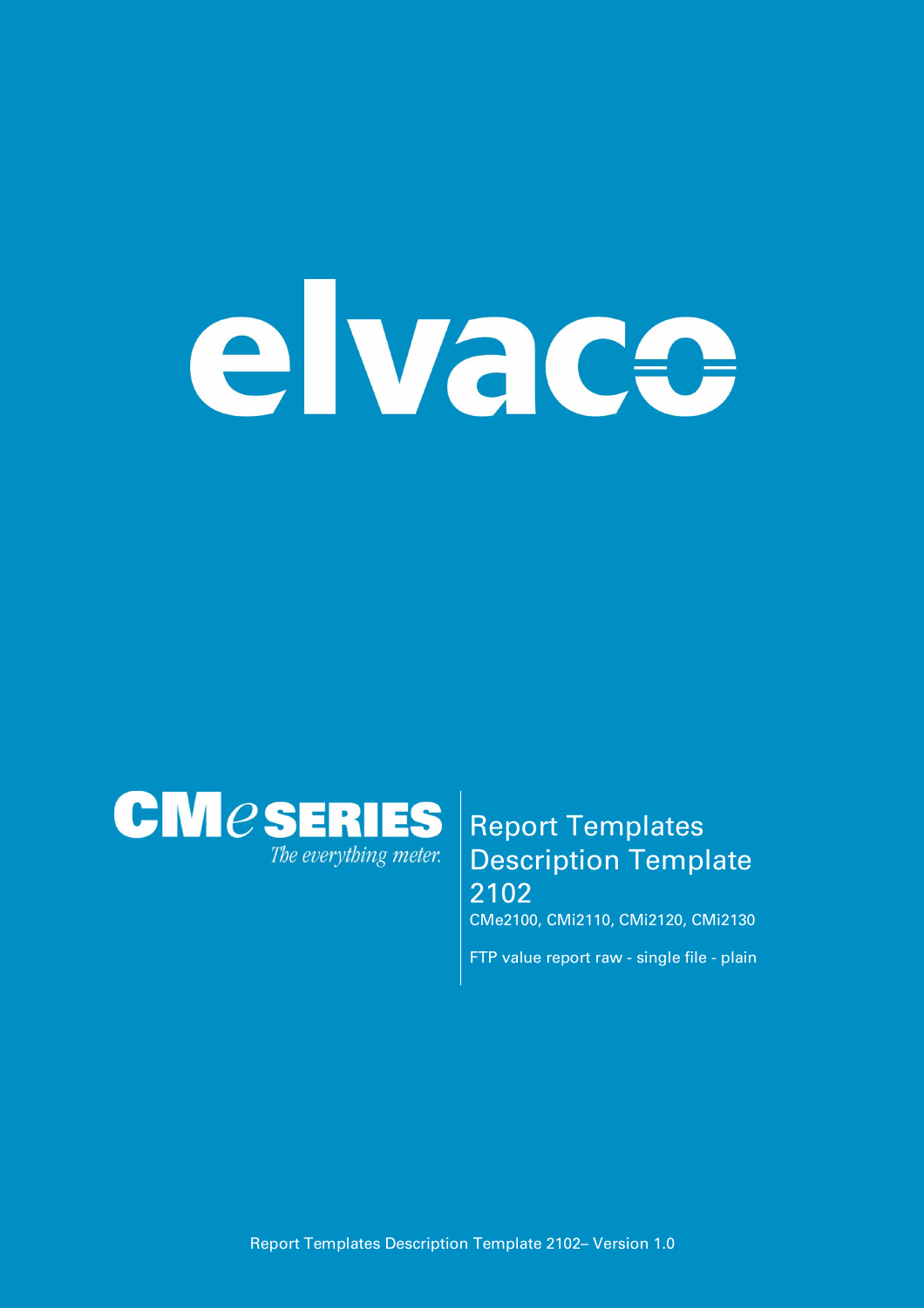

# **Contents**

| 1            |                   |  |  |
|--------------|-------------------|--|--|
|              | 11<br>1.2         |  |  |
| $\mathbf{2}$ |                   |  |  |
|              | 2.1<br>2.2<br>2.3 |  |  |
| 3            |                   |  |  |
|              | 3.1<br>3.2<br>3.3 |  |  |
| 4            |                   |  |  |
|              | 4.1               |  |  |
| 5            |                   |  |  |
|              | 5.1<br>5.2        |  |  |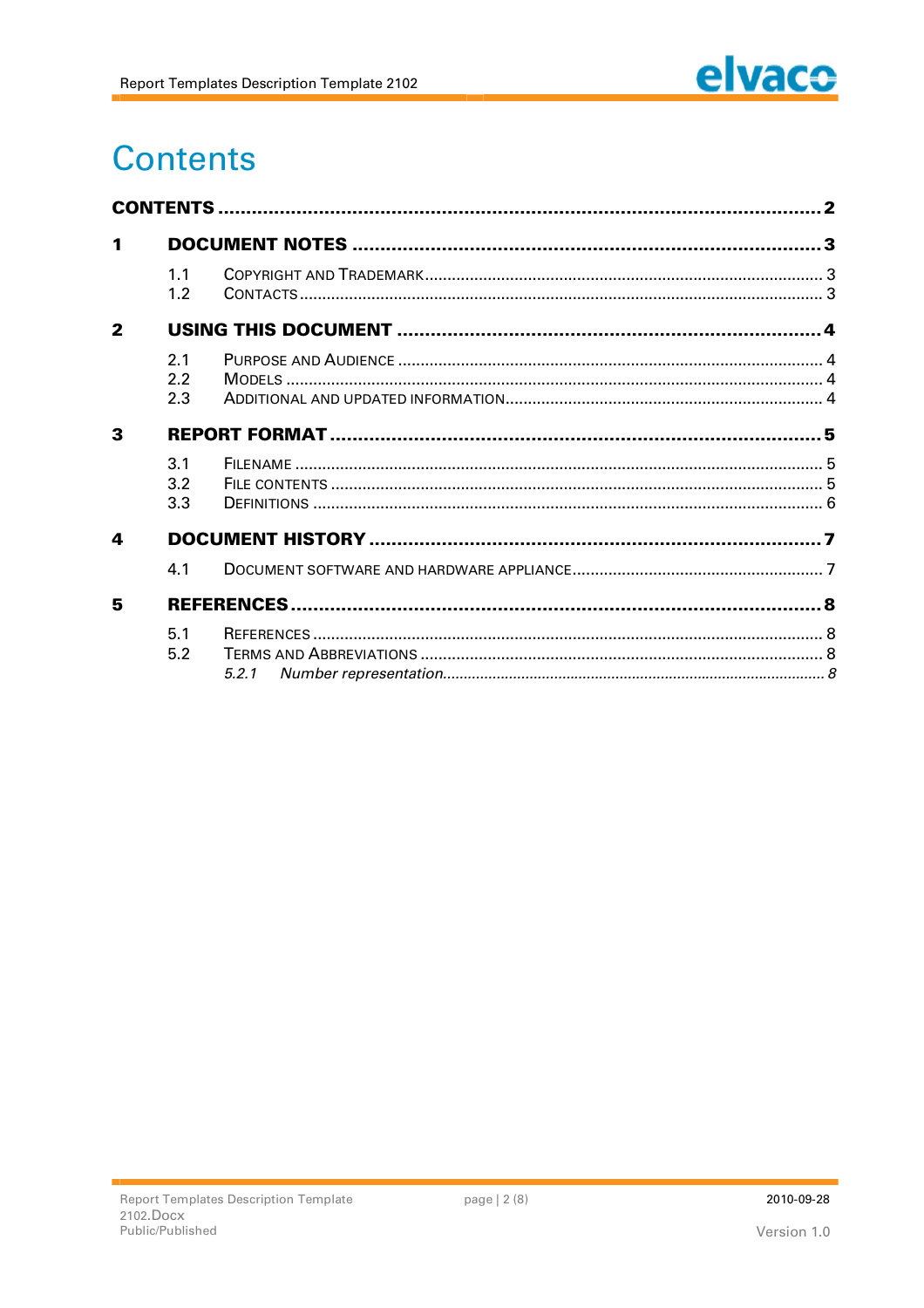# **1 Document notes**

**All information in this manual, including product data, diagrams, charts, etc. represents information on products at the time of publication, and is subject to change without prior notice due to product improvements or other reasons. It is therefore recommended that customers contact Elvaco AB for the latest product information before purchasing a CMe/CMi Series product.**

**The documentation and product are provided on an "as is" basis only and may contain deficiencies or inadequacies. Elvaco AB takes no responsibility for damages, liabilities or other losses by using this product.**

### **1.1 Copyright and Trademark**

**© 2010, Elvaco AB. All rights reserved. No part of the contents of this manual may be transmitted or reproduced in any form by any means without the written permission of Elvaco AB. Printed in Sweden.**

**CMe/CMi Series is a trademark of Elvaco AB, Sweden.**

### **1.2 Cont act s**

**Elvaco AB Headquarter**

**Energigatan 9 434 37 Kungsbacka SWEDEN**

**Phone: +46 300 30250 Fax: +46 300 18440**

**E-Mail: [info@elvaco.com](mailto:info@elvaco.com)**

**Elvaco AB Technical Support**

**Phone: +46 300 434300 E-Mail: [support@elvaco.se](mailto:support@elvaco.se)**

**Online: http://www.elvaco.com**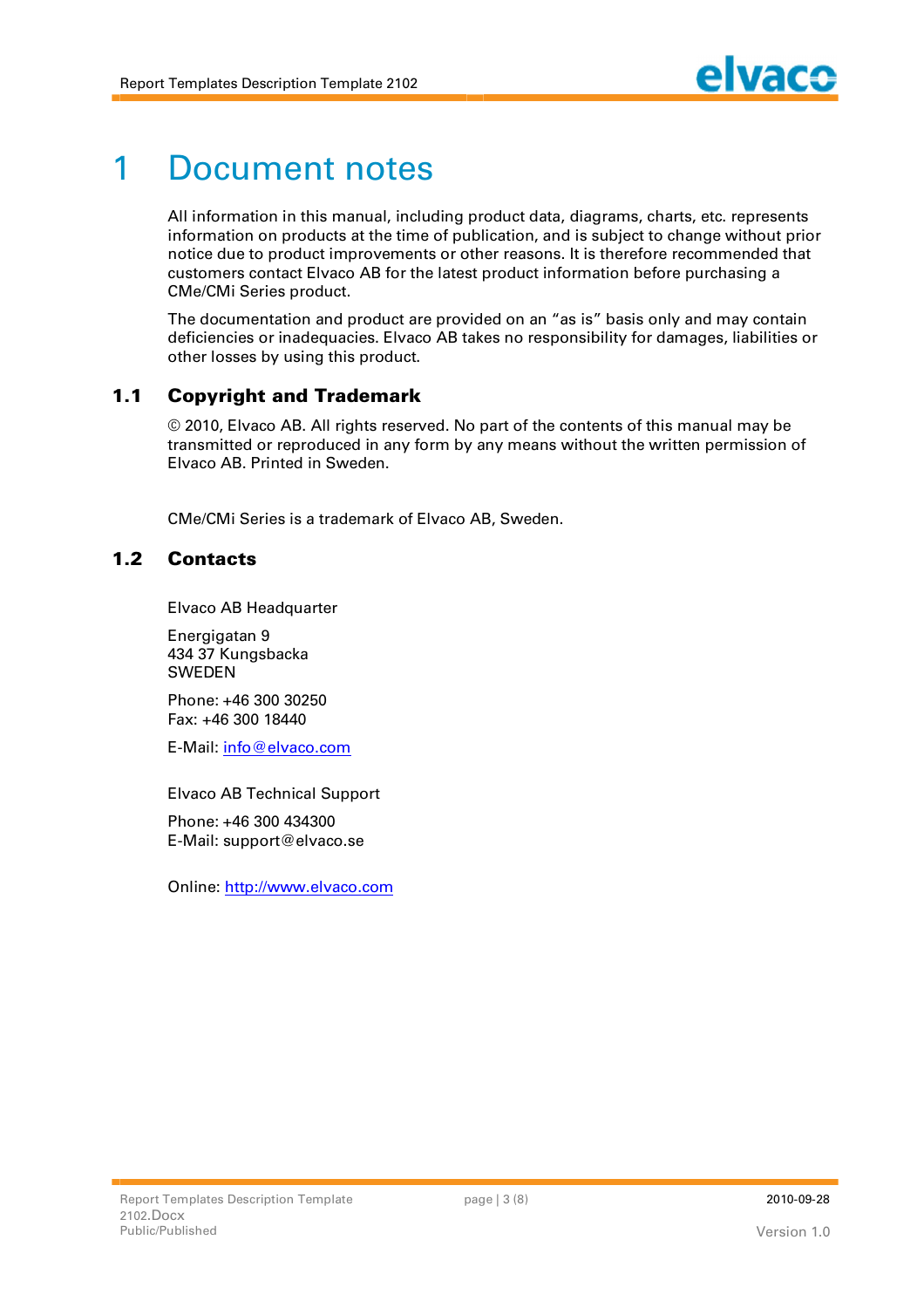

# **2 Using this document**

### **2.1 Purpose and Audience**

**This document describes the contents of the report information created from report template 2102. Use this document together with Report Template Reference Information for complete understanding of this report template contents.**

**For customer specific templates, please contact Elvaco AB.**

### **2.2 M odels**

**CMe2100,CMi2110,CMi2120,CMi2130**

### **2.3** Additional and updated information

**Latest documentation version is available on Elvaco web site at http://www.elvaco.com.**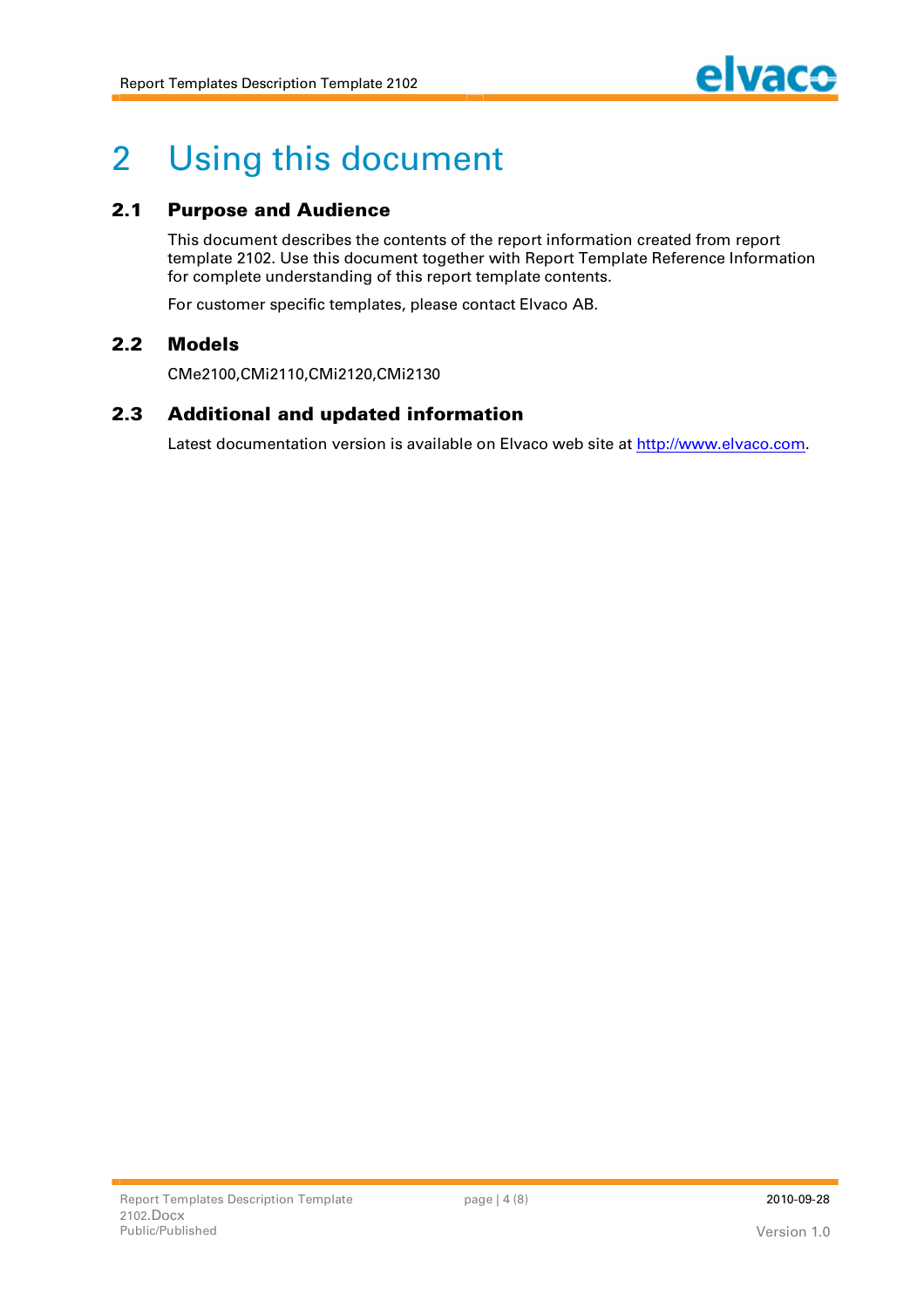# **3 Report format**

**This report contains value data in M-Bus raw format. This report sends a meter data report file to an FTP server. On execution of this report, one file with all meter values will be sent to the FTP Server.**

### **3.1 Filenam e**

**Filename of the report data file sent to server is in the following format:**

**<serial-number>\_ valuereport\_<time>\_<report-id>.csv.**

**Example of a file sent from a product with serial number 0006123456 at 2010-09-01 01:00:00:**

**0006123456\_valuereport\_20100901010000\_2102.csv.**

### **3.2 File contents**

**The file contains rows. Each row contains the origin of the value and the actual value for a specific time.**

| Column index<br>$(0 = first column)$ | Column contents                                 | Description                                                                                                        |
|--------------------------------------|-------------------------------------------------|--------------------------------------------------------------------------------------------------------------------|
| 0                                    | <serial-number></serial-number>                 | Product serial number                                                                                              |
|                                      | <device-identification></device-identification> | The device (meter) secondary address                                                                               |
| 2                                    | <created></created>                             | The date/time of this value. Format:<br>YYYY-MM-DD hh:mm:ss                                                        |
| 3                                    | <value-data-count></value-data-count>           | The M-Bus telegram number from which<br>this record is taken                                                       |
| 4                                    | <mbus-raw></mbus-raw>                           | M-Bus raw data, starting with M-Bus C-<br>Field. Stop character and checksum of the<br>M-Bus telegram is excluded. |
|                                      |                                                 |                                                                                                                    |

### **Example of file contents**

```
00000161;05047168;2009-12-17 
00:00:00;00;08147268710405ac484103470000000c1480769604046dba092e1a426c
2a194c140000000042ec7e3f1c0fc010010c
00000161;05047168;2009-12-17 
01:00:00;00;08147268710405ac484103480000000c1480769604046dba0a2e1a426c
2a194c140000000042ec7e3f1c0fc010010c
00000161;05047168;2009-12-17 
02:00:00;00;08147268710405ac484103490000000c1480769604046dba0b2e1a426c
2a194c140000000042ec7e3f1c0fc010010c
00000161;05047168;2009-12-17 
03:00:00;00;08147268710405ac4841034a0000000c1480769604046dba0c2e1a426c
2a194c140000000042ec7e3f1c0fc010010c
```
*Table 1 File contents and example file*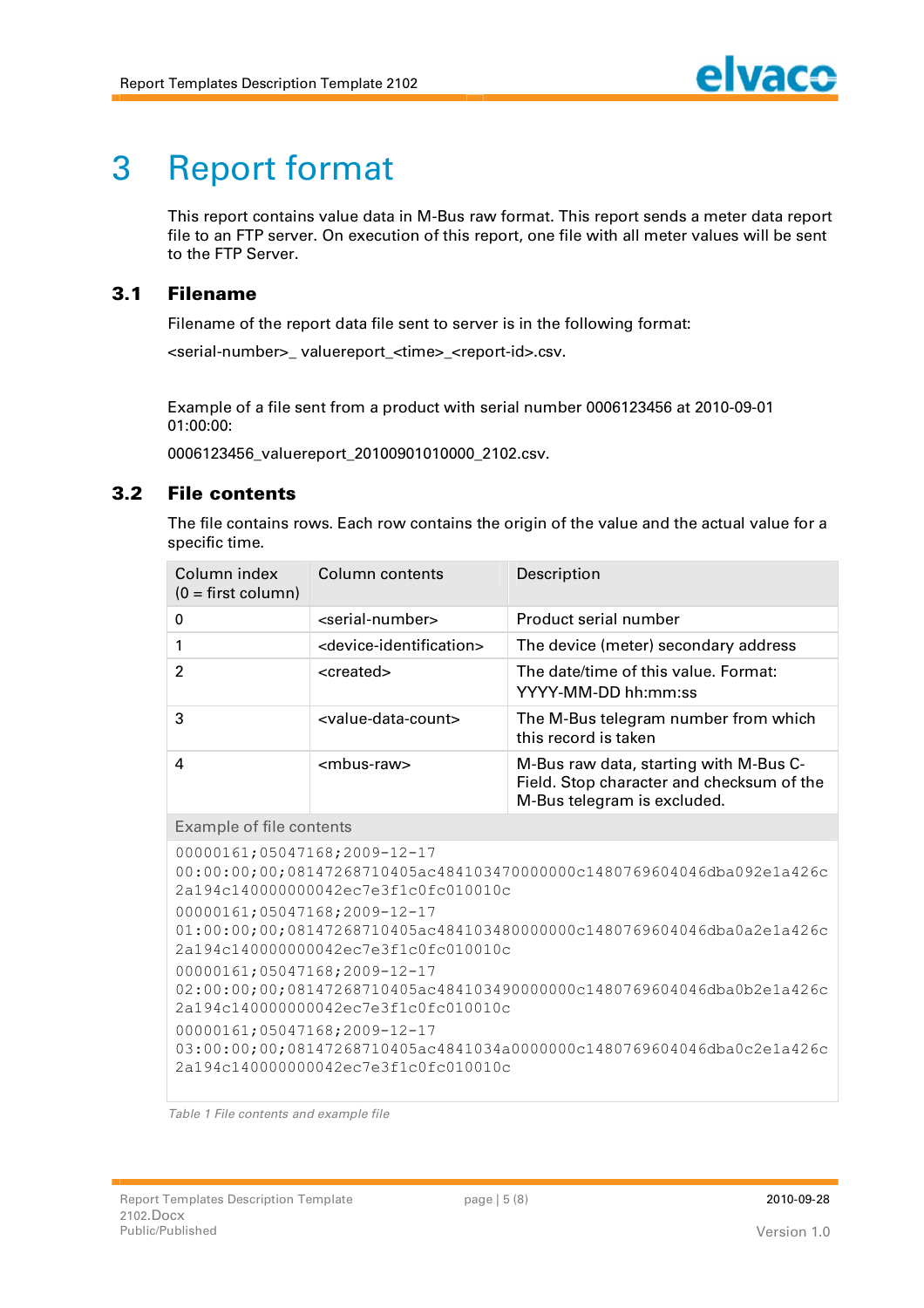

### **3.3 Definitions**

| Type                        | Value          | Description                                       |
|-----------------------------|----------------|---------------------------------------------------|
| Column delimiter            | Semi-colon ";" | The field separator                               |
| Decimal point<br>delimiter  | Not used       | Decimal separator character                       |
| End of line<br>character(s) | CRLF (0x0D0A)  | End of every line, before starting a new<br>line. |

*Table 2 Definitions*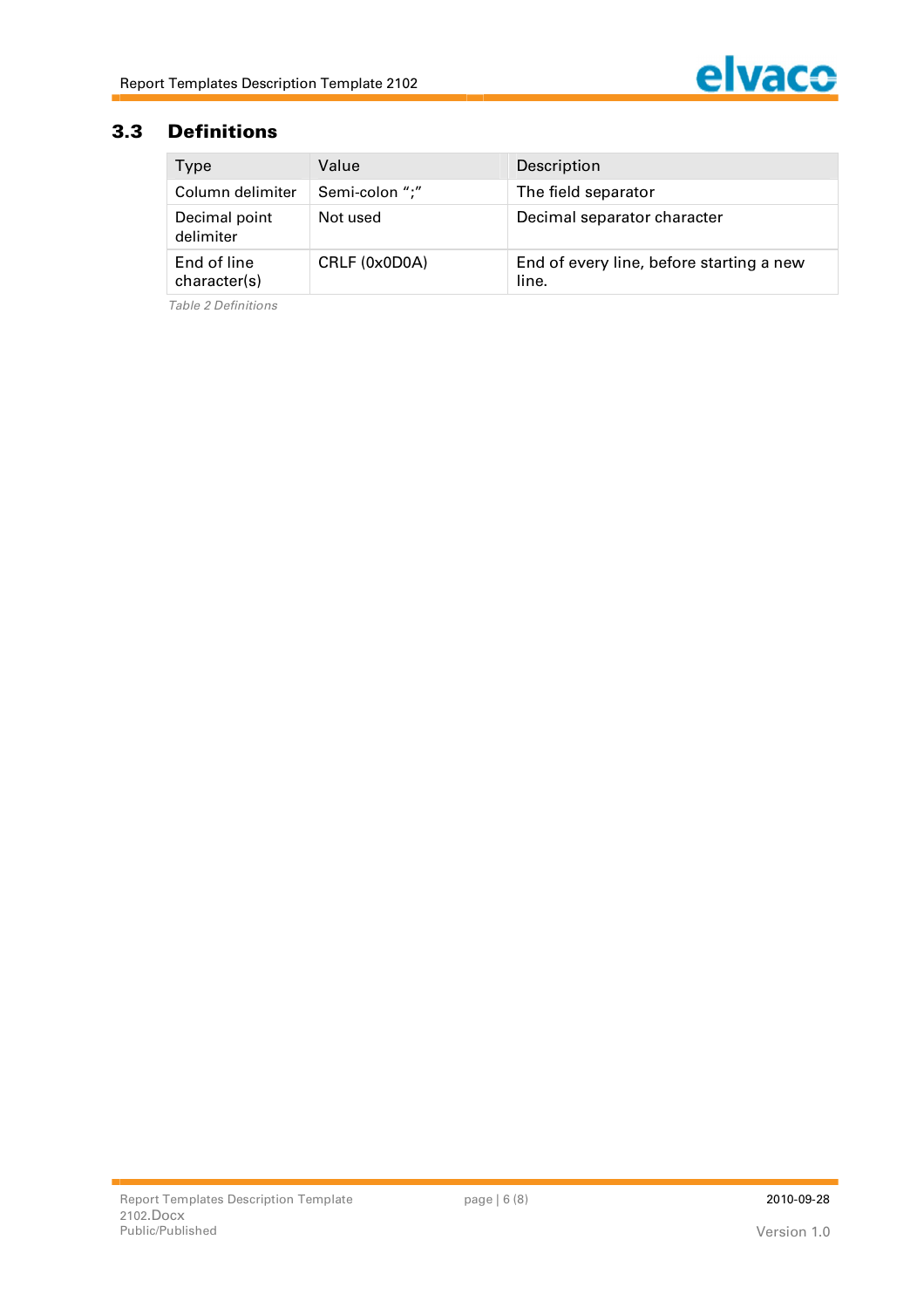

# **4 Document History**

| <b>Version</b> | <b>Date</b> | <b>Description</b> | <b>Author</b> |
|----------------|-------------|--------------------|---------------|
| 1.0            | 2010-09-27  | First release      | David Vonasek |
|                |             |                    |               |
|                |             |                    |               |
|                |             |                    |               |
|                |             |                    |               |

### **4.1 Document software and hardware appliance**

| <b>Type</b> | <b>Version</b>           | <b>Date</b>              | <b>Comments</b> |
|-------------|--------------------------|--------------------------|-----------------|
| Hardware    | $\overline{\phantom{0}}$ | $\overline{\phantom{a}}$ | -               |
| Software    | >1.1.5                   | 2010-03                  |                 |